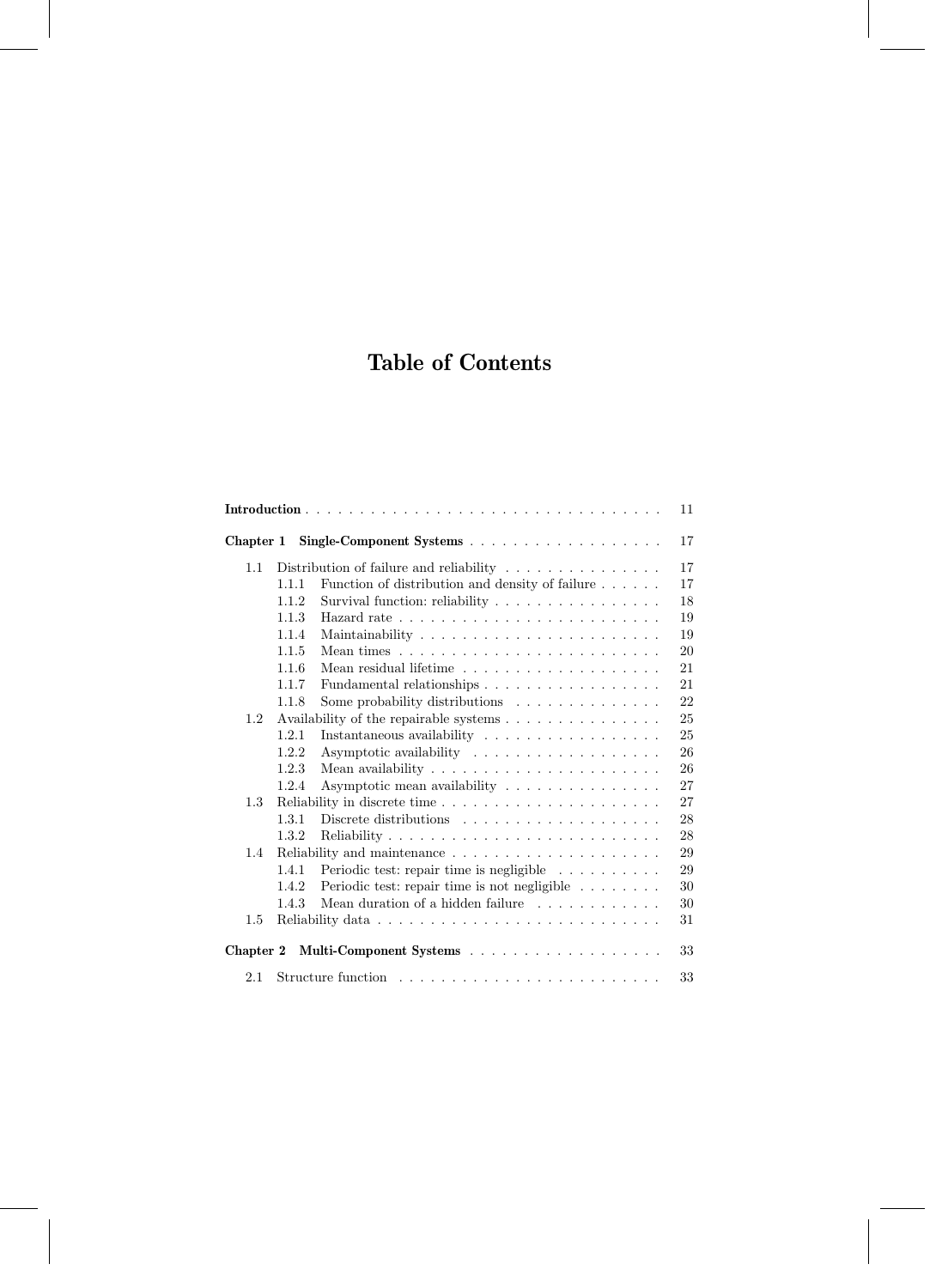## 6 Fault Trees

| 2.2       | Modules and modular decomposition<br>36                                         |    |  |  |  |  |
|-----------|---------------------------------------------------------------------------------|----|--|--|--|--|
| 2.3       | Elementary structure systems $\ldots \ldots \ldots \ldots \ldots \ldots \ldots$ | 37 |  |  |  |  |
|           | 2.3.1                                                                           | 37 |  |  |  |  |
|           | 2.3.2                                                                           | 38 |  |  |  |  |
|           | 2.3.3<br>System $k$ -out-of- $n \ldots \ldots \ldots \ldots \ldots \ldots$      | 38 |  |  |  |  |
|           | 2.3.4                                                                           | 39 |  |  |  |  |
|           | 2.3.5                                                                           | 39 |  |  |  |  |
| 2.4       |                                                                                 | 40 |  |  |  |  |
| 2.5       | Probabilistic study of the systems                                              | 42 |  |  |  |  |
|           | 2.5.1<br>Introduction                                                           | 42 |  |  |  |  |
|           | 2.5.2<br>Inclusion-exclusion method                                             | 43 |  |  |  |  |
|           | 2.5.3                                                                           | 44 |  |  |  |  |
|           | 2.5.4                                                                           | 46 |  |  |  |  |
|           | 2.5.5                                                                           | 46 |  |  |  |  |
|           |                                                                                 |    |  |  |  |  |
| Chapter 3 | Construction of Fault Trees                                                     | 49 |  |  |  |  |
| 3.1       |                                                                                 | 49 |  |  |  |  |
|           | 3.1.1                                                                           | 52 |  |  |  |  |
|           | 3.1.2<br>Use of the operators $\dots \dots \dots \dots \dots \dots \dots$       | 53 |  |  |  |  |
| 3.2       |                                                                                 | 56 |  |  |  |  |
| 3.3       | Stages of construction $\ldots \ldots \ldots \ldots \ldots \ldots \ldots$       | 57 |  |  |  |  |
|           | 3.3.1                                                                           | 58 |  |  |  |  |
|           | 3.3.2                                                                           | 59 |  |  |  |  |
|           | 3.3.3                                                                           | 59 |  |  |  |  |
| 3.4       |                                                                                 | 60 |  |  |  |  |
|           | 3.4.1                                                                           | 60 |  |  |  |  |
|           | 3.4.2                                                                           | 62 |  |  |  |  |
|           | 3.4.3                                                                           | 62 |  |  |  |  |
| 3.5       |                                                                                 | 63 |  |  |  |  |
|           |                                                                                 |    |  |  |  |  |
| Chapter 4 |                                                                                 | 67 |  |  |  |  |
| 4.1       |                                                                                 | 67 |  |  |  |  |
| 4.2       |                                                                                 | 68 |  |  |  |  |
|           | 4.2.1 Direct methods                                                            | 68 |  |  |  |  |
|           | 4.2.2                                                                           | 71 |  |  |  |  |
|           | 4.2.3                                                                           | 73 |  |  |  |  |
| 4.3       |                                                                                 | 74 |  |  |  |  |
| 4.4       | Other algorithms for searching the cut sets $\ldots \ldots \ldots$<br>$75\,$    |    |  |  |  |  |
| 4.5       | $76\,$                                                                          |    |  |  |  |  |
| 4.6       | Complexity of the search for minimal cut sets $\dots \dots \dots$<br>78         |    |  |  |  |  |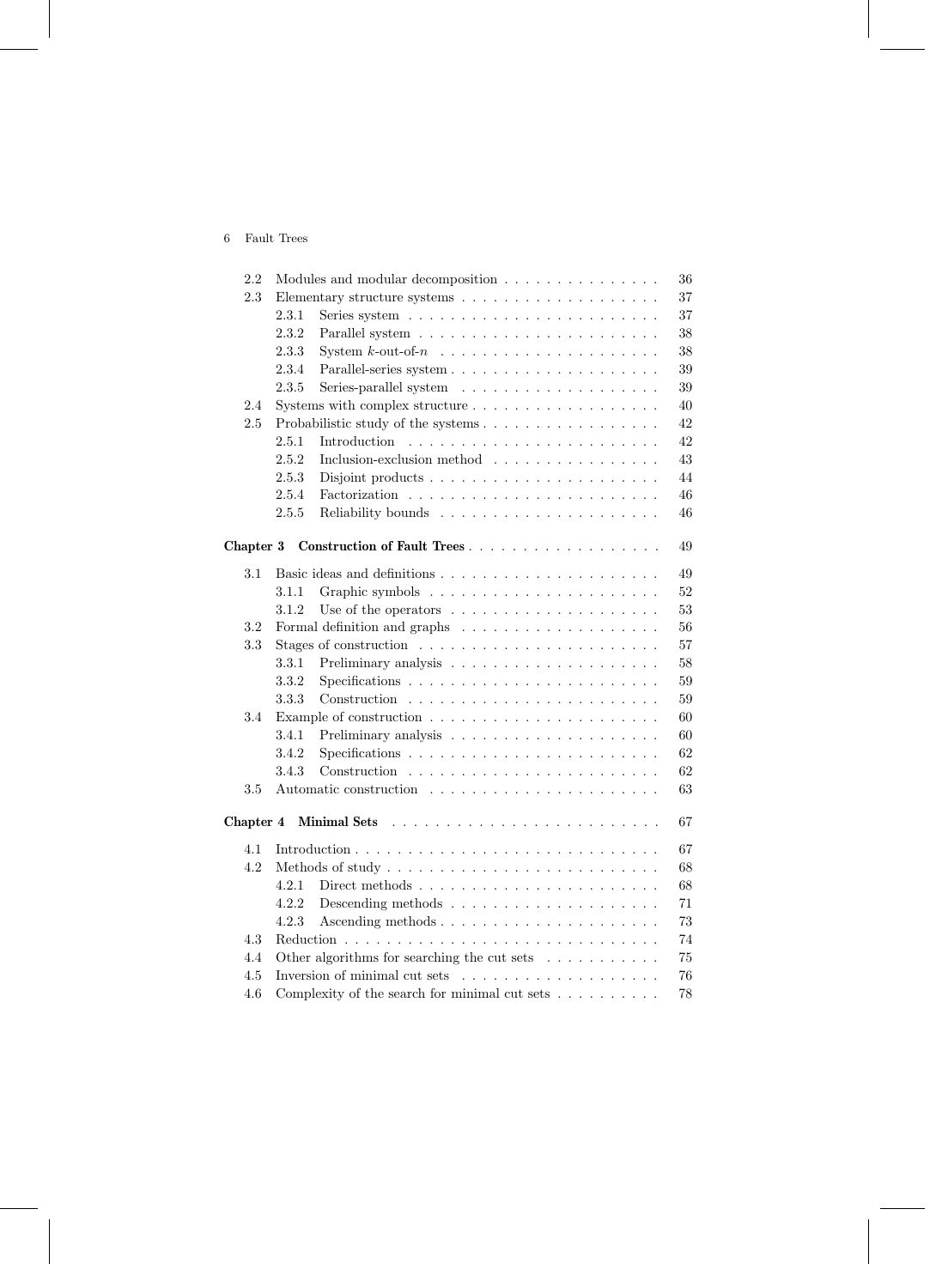## Table of Contents 7

|           |                                                                                       | 79  |
|-----------|---------------------------------------------------------------------------------------|-----|
| 5.1       |                                                                                       | 79  |
| 5.2       |                                                                                       | 80  |
|           | 5.2.1                                                                                 | 81  |
|           | 5.2.2<br>OR operator                                                                  | 81  |
|           | 5.2.3                                                                                 | 82  |
|           | 5.2.4                                                                                 | 83  |
|           | 5.2.5                                                                                 | 83  |
|           | 5.2.6<br>IF operator $\ldots \ldots \ldots \ldots \ldots \ldots \ldots \ldots \ldots$ | 83  |
| 5.3       |                                                                                       | 84  |
|           | 5.3.1<br>Inclusion-exclusion development                                              | 84  |
|           | 5.3.2                                                                                 | 85  |
|           | 5.3.3<br>Kitt method                                                                  | 86  |
| 5.4       |                                                                                       | 88  |
| 5.5       |                                                                                       | 90  |
|           | 5.5.1<br>Recursive inclusion-exclusion method $\ldots \ldots \ldots$                  | 90  |
|           | 5.5.2<br>Method of recursive disjoint products                                        | 91  |
| 5.6       | Other methods for calculating the fault trees $\ldots \ldots \ldots$                  | 92  |
| 5.7       |                                                                                       | 93  |
|           | Method of Modarres and Dezfuli $[MOD 84] \ldots \ldots$<br>5.7.1                      | 93  |
|           | 5.7.2<br>Method of Hughes $[HUG 87]$                                                  | 94  |
|           | 5.7.3<br>Schneeweiss method [SCH $87$ ]                                               | 95  |
|           | 5.7.4<br>Brown method $[BRO 90]$                                                      | 95  |
| Chapter 6 |                                                                                       | 97  |
| 6.1       |                                                                                       | 97  |
|           | 6.1.1                                                                                 | 97  |
|           | 6.1.2<br>Methods for evaluating the uncertainty $\ldots \ldots \ldots$                | 98  |
|           | 6.1.3<br>Evaluation of the moments $\dots \dots \dots \dots \dots$                    | 99  |
| 6.2       | Importance                                                                            | 103 |
|           | 6.2.1<br>Introduction                                                                 | 103 |
|           | 6.2.2<br>Structural importance factors $\dots \dots \dots \dots \dots$                | 105 |
|           | 6.2.3<br>Probabilistic importance factors                                             | 106 |
|           | 6.2.4<br>Importance factors over the uncertainty $\ldots \ldots \ldots$               | 109 |
| Chapter 7 | Modules - Phases - Common Modes                                                       | 111 |
| 7.1       |                                                                                       | 111 |
| 7.2       | Modular decomposition of an FT $\dots \dots \dots \dots \dots \dots$                  | 111 |
|           | Module and better modular representation $\hfill\ldots\ldots\ldots$<br>7.2.1          | 111 |
|           | 7.2.2<br>Modularization of a fault tree                                               | 114 |
| 7.3       |                                                                                       | 116 |
|           | 7.3.1                                                                                 | 117 |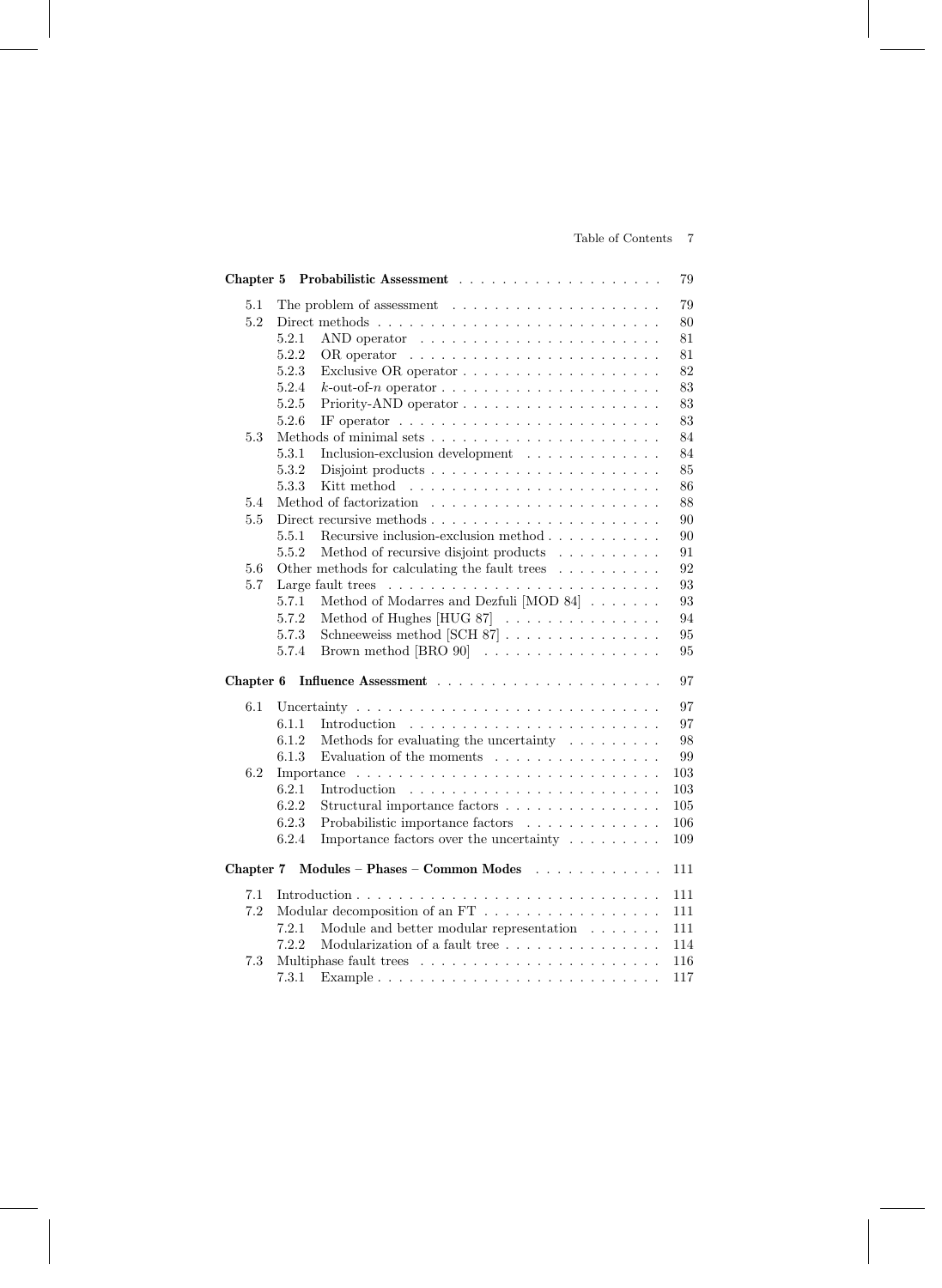## 8 Fault Trees

|           | 7.3.2<br>Transformation of a multiphase system $\ldots \ldots \ldots$                                                              | 118        |
|-----------|------------------------------------------------------------------------------------------------------------------------------------|------------|
|           | 7.3.3<br>Method of eliminating the minimal cut sets $\ldots \ldots$                                                                | 118        |
| 7.4       |                                                                                                                                    | 119        |
|           |                                                                                                                                    |            |
| Chapter 8 | Extensions: Non-Coherent, Delay and                                                                                                |            |
|           |                                                                                                                                    | 123        |
| 8.1       |                                                                                                                                    | 123        |
|           | 8.1.1<br>Introduction                                                                                                              | 123        |
|           | An example of a non-coherent FT $\ldots \ldots \ldots \ldots$<br>8.1.2                                                             | 126        |
|           | 8.1.3<br>Prime implicants and implicates                                                                                           | 126        |
|           | 8.1.4                                                                                                                              | 128        |
| 8.2       | Delay fault trees                                                                                                                  | 129        |
|           | 8.2.1<br>Introduction                                                                                                              | 129        |
|           | 8.2.2<br>$Treatment \n\t\ldots \n\t\ldots \n\t\ldots \n\t\ldots \n\t\ldots \n\t\ldots \n\t\ldots \n\t\ldots \n\t\ldots \n\t\ldots$ | 129        |
| 8.3       | FTs and multistate systems $\ldots \ldots \ldots \ldots \ldots \ldots \ldots$                                                      | 131        |
|           | 8.3.1<br>8.3.2                                                                                                                     | 131<br>132 |
|           | 8.3.3<br>Stochastic description and function of reliability $\ldots$ .                                                             | 135        |
|           | Fault trees with restrictions<br>8.3.4                                                                                             | 136        |
|           | 8.3.5                                                                                                                              | 138        |
|           |                                                                                                                                    |            |
| Chapter 9 |                                                                                                                                    | 143        |
| 9.1       |                                                                                                                                    | 143        |
| 9.2       | Reduction of the Shannon tree $\ldots \ldots \ldots \ldots \ldots \ldots$                                                          | 143        |
|           | Graphical representation of a BDD<br>9.2.1                                                                                         | 143        |
|           | 9.2.2<br>Formal BDD                                                                                                                | 145        |
|           | 9.2.3<br>Probabilistic calculation                                                                                                 | 147        |
| 9.3       | Probabilistic assessment of the FTs based on the BDD                                                                               | 148        |
| 9.4       | Research about the prime implicants                                                                                                | 151        |
| 9.5       |                                                                                                                                    | 153        |
|           |                                                                                                                                    |            |
|           | Chapter 10 Stochastic Simulation of Fault Trees                                                                                    | 155        |
|           |                                                                                                                                    | 155        |
|           |                                                                                                                                    | 155        |
|           | 10.2.1 Generation of a uniform variable                                                                                            | 155        |
|           | $10.2.2$ Generation of discrete random variables                                                                                   | 157        |
|           | 10.2.3 Generation of real random variables<br>$\mathbf{r}$                                                                         | 158        |
|           | 10.3 Implementation and evaluation of the method $\dots \dots \dots$                                                               | 159        |
|           | 10.3.1 The Monte Carlo method                                                                                                      | 159        |
|           | 10.3.2 Estimating the probability of the top event $\ldots \ldots$                                                                 | 160        |